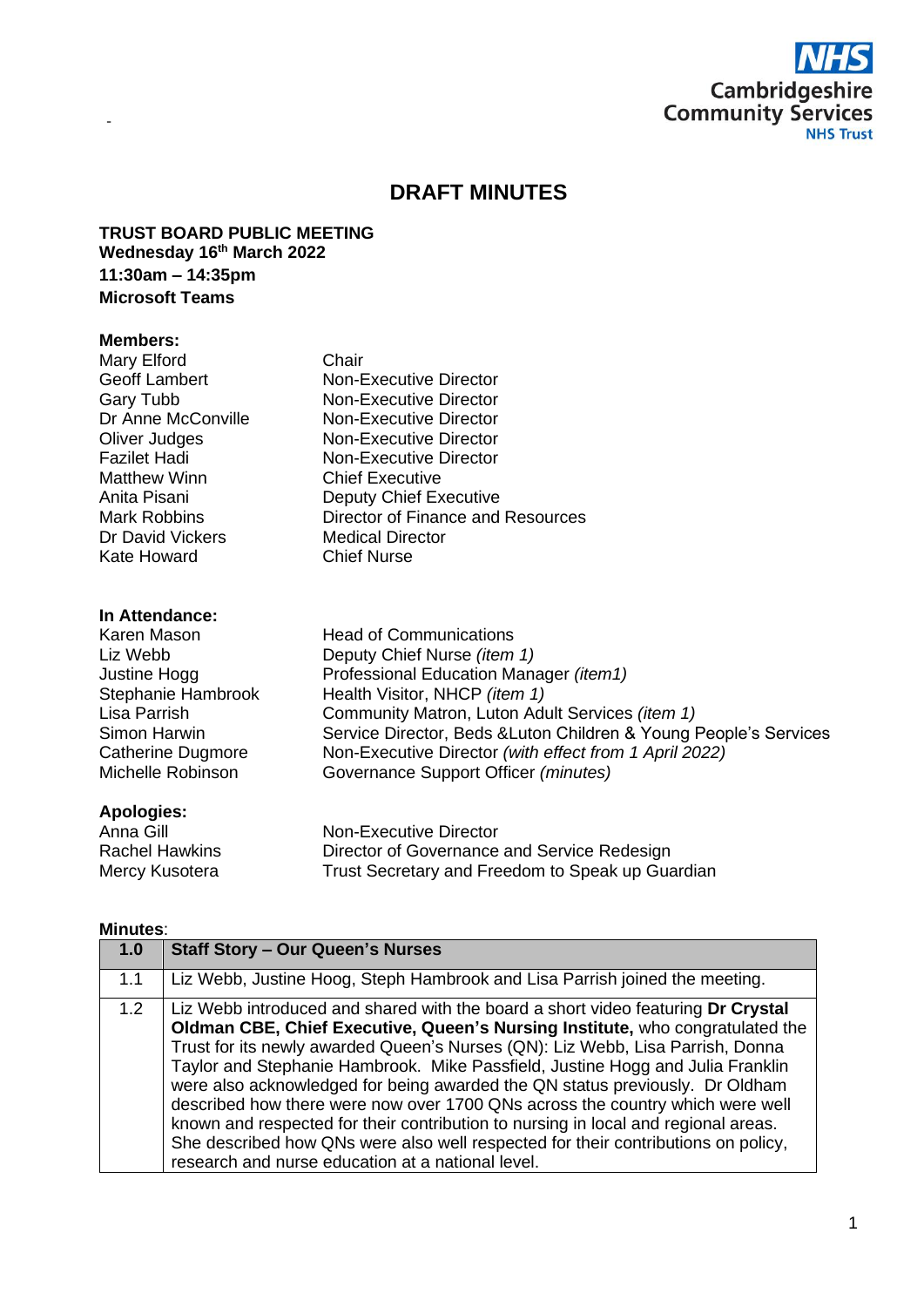| 1.3 |                                                                                                        |
|-----|--------------------------------------------------------------------------------------------------------|
|     | Liz Webb, Lisa Parrish, Steph Hambrook, Mike Passfield, Julia Franklin and Justine                     |
|     | Hogg all shared with the board their individual experiences of what achieving the                      |
|     | QN meant to them and how it had made a difference.                                                     |
| 1.4 |                                                                                                        |
|     | Key messages included:                                                                                 |
|     | • The QN Institute was a charity dedicated to improving nursing care for people                        |
|     | in their own home and the wider community, whilst driving the important                                |
|     | agenda of community nursing education and leadership.                                                  |
|     | Being a QN offered a wealth of personal and professional benefits including                            |
|     |                                                                                                        |
|     | development opportunities, access to grants and funding for ideas that could                           |
|     | improve patient care.                                                                                  |
|     | • The scheme offered access to bespoke nursing training programmes such as                             |
|     | the Aspiring Director of Nursing Programme.                                                            |
|     | • A significant amount of peer support could be accessed through local,                                |
|     |                                                                                                        |
|     | regional and national QN networks.                                                                     |
|     | Being a QN provided an opportunity to be the proactive voice of community                              |
|     | nursing, to influence government policy makers and employers.                                          |
|     | • The application process was rigorous and challenging but provided an                                 |
|     | opportunity for individuals to recognise their achievements in community                               |
|     | nursing.                                                                                               |
|     |                                                                                                        |
| 1.5 | In discussion, the board noted that:                                                                   |
|     | The Trust would benefit from an internal QN network which could provide                                |
|     | mentors/network for future aspiring QN applicants and identify and support                             |
|     | key research projects to enhance patient care.                                                         |
|     | <b>Action: Anita Pisani / Liz Webb</b>                                                                 |
|     |                                                                                                        |
|     | The QN initiative, in partnership with other bodies such as the RNC and                                |
|     | NHSE/I, offered many collaborative opportunities linked to community                                   |
|     | nursing. It was considering broadening its offer so that the wider nursing                             |
|     | community could also have access, rather than just QN's. Examples of                                   |
|     | collaboratives which CCS were currently involved with included the Safer                               |
|     | Staffing in Community Nursing project.                                                                 |
|     |                                                                                                        |
|     |                                                                                                        |
|     | The Board thanked Liz and colleagues for sharing their valuable insights into the                      |
| 1.6 | many benefits of their involvement with the Queen's Nurses initiative and the impact                   |
|     |                                                                                                        |
|     | this had on their personal and professional development and providing excellent                        |
|     | patient community care.                                                                                |
| 2.0 | Chair's welcome, apologies and additional declarations                                                 |
| 2.1 | The Chair welcomed everyone to the meeting, including Catherine Dugmore (due to                        |
|     |                                                                                                        |
|     | join the Trust as Non-Executive Director from 1 April 2022) and Simon Harwin,                          |
|     | Service Director, Bedfordshire and Luton Children's services who had joined the                        |
|     | meeting to observe.                                                                                    |
| 2.2 | There were no new declarations of interest to record. Any previously made                              |
|     | declarations did not conflict with the meeting agenda.                                                 |
| 3.0 |                                                                                                        |
|     | Minutes of previous meeting and matters arising                                                        |
| 3.1 | The following points were noted:                                                                       |
|     | To review the wording of paragraph 4.9. The paragraph should read, 'the                                |
|     | deaths related to people who had long standing HIV and were not in contact                             |
|     |                                                                                                        |
|     | with iCaSH services.'                                                                                  |
|     | <b>Action: Kate Howard / Mercy Kusotera</b>                                                            |
|     | The first bullet point at paragraph 5.3 should read "It was important to ensure                        |
|     | that children with deafness had access to the service."                                                |
| 3.2 | The minutes of the meeting held on 26 <sup>th</sup> January 2022 were then agreed and                  |
|     |                                                                                                        |
|     | approved as a correct record of the meeting.                                                           |
| 3.3 | The Board noted updates on the actions from previous Board meetings. The                               |
|     | following updates were noted:<br>Action 8.1 (September 2021) - The Trust was 85% compliant for medical |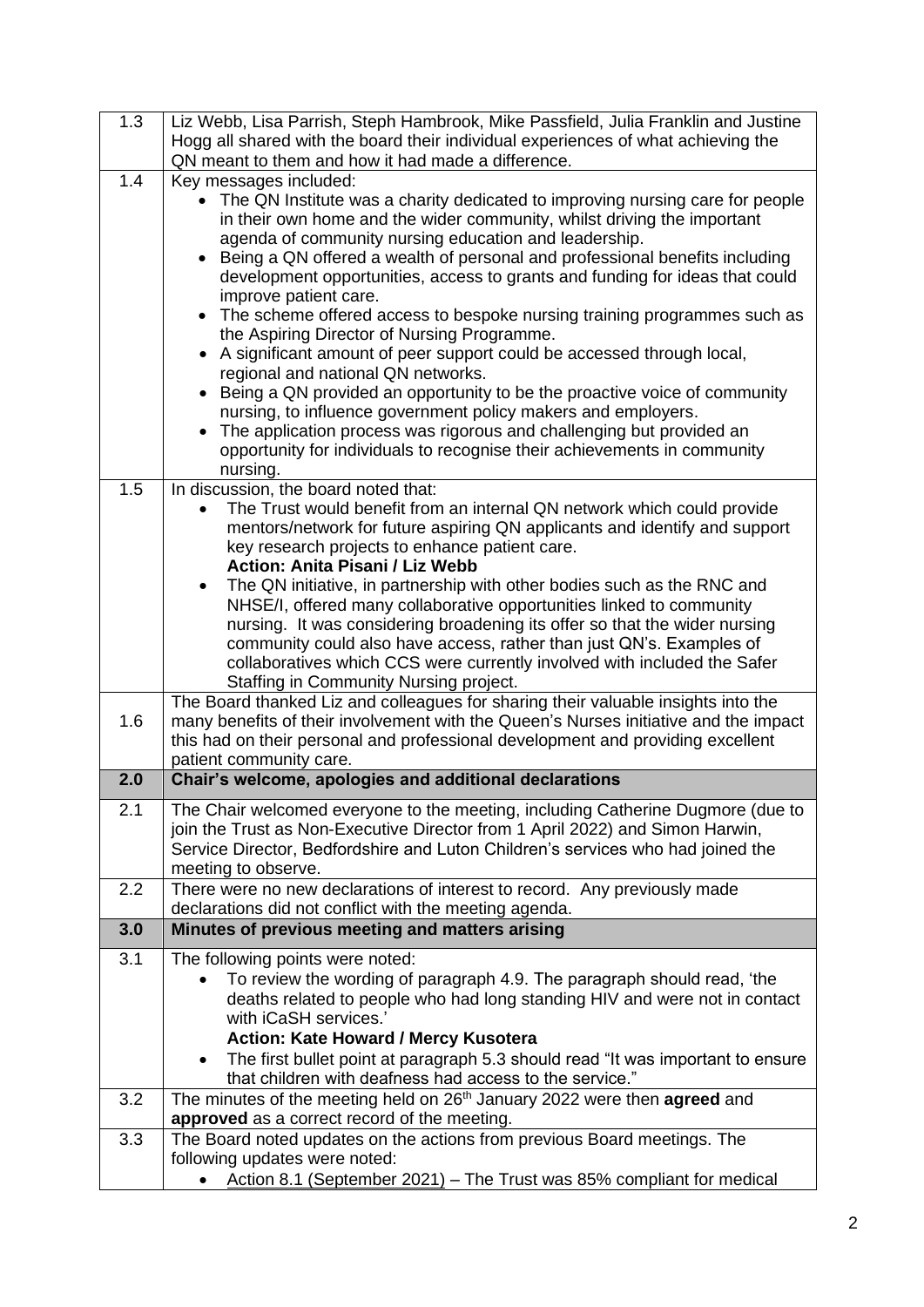|     | appraisals for the period April 2021 to January 2022. Action complete                                                                                         |
|-----|---------------------------------------------------------------------------------------------------------------------------------------------------------------|
|     | Action 4.10 (January 2022) - A comprehensive review of the Learning from                                                                                      |
|     | Deaths process had been carried out with the iCaSH service and a                                                                                              |
| 4.0 | structured judgement review was introduced. Action complete<br><b>Chief Executive Report</b>                                                                  |
|     |                                                                                                                                                               |
| 4.1 | Matthew Winn briefed the Board on progress and key issues, events and activities<br>since the last Board meeting.                                             |
| 4.2 | The following key headlines were noted:                                                                                                                       |
|     | There would be an upturn in LSV (Large Scale Vaccination) activity as the                                                                                     |
|     | service planned to roll-out vaccinations for 5-11 year olds and the over 75s                                                                                  |
|     | from April 2022 followed by cohorts 1-6 (aged 50 and over) and CEV<br>(Clinically Extremely Vulnerable) patients during the autumn period (further            |
|     | national decisions had yet to be made on an additional seasonal booster                                                                                       |
|     | alongside flu from September onwards).                                                                                                                        |
|     | LSV workforce challenges remained, particularly around contracts as the<br>$\bullet$                                                                          |
|     | picture was unknown past March / April 2023.                                                                                                                  |
|     | Following the success of the high street LSV sites, some movement of LSV<br>premises was anticipated to align with this particular model.                     |
|     | The production of the Annual Report for 2021/22 had begun. An initial draft                                                                                   |
|     | would be ready for the Board to review from 1 April 2022. The Board were                                                                                      |
|     | asked to agree to delegate the final approval of the Annual Report to the<br>Trust's Chair and Chief Executive in line with timetable outlined in 4.11 of the |
|     | CEO report.                                                                                                                                                   |
|     | An annual review of the Board Terms of Reference had taken place.<br>The                                                                                      |
|     | Board were asked to accept and agree the revised Board Terms of                                                                                               |
|     | Reference and Annual Business Cycle for 2022/23.                                                                                                              |
|     | At the end of the Integrated Governance Report Board discussion, the Board<br>$\bullet$                                                                       |
|     | would confirm whether the Board Assurance Framework was an accurate<br>reflection of the strategic risks facing the Trust and whether there were any          |
|     | risks which needed to be added to the risk register.                                                                                                          |
| 4.3 | In discussion, the following points were noted from the Chief Executive's report:                                                                             |
|     | Current events in the Ukraine had not affected the Trust's supply chains and                                                                                  |
|     | it did not have any Russian contracts for fuel. Staff support was being                                                                                       |
|     | offered for those directly affected by these events.                                                                                                          |
|     | Rising petrol and diesel costs would impact those staff who had reached the<br>maximum mileage claimant level of 3,500 miles, owing to the lower              |
|     | remuneration rate not being sufficient to cover costs. The Trust had little                                                                                   |
|     | flexibility to alter existing mileage rates, although it was working on hard a<br>number of levels alongside other Trusts and NHS organisations to try and    |
|     | resolve the issue.                                                                                                                                            |
|     | The Trust's approach to digital transformation would be discussed in detail<br>$\bullet$                                                                      |
|     | at the April Board Strategy/Development session.                                                                                                              |
| 4.4 | The Board received, discussed and noted the Chief Executive's report.                                                                                         |
| 4.5 | The Board agreed to delegate the final approval of the 2021/22 Annual Report to<br>the Trust's Chair and Chief Executive.                                     |
| 4.6 | The Board accepted and agreed the revised Board Terms of Reference (v.6.3) and                                                                                |
| 4.7 | Annual Cycle of Business for 2022/23.<br>Following reflections on the Trust's current Board Assurance Framework, the Board                                    |
|     | agreed that:                                                                                                                                                  |
|     | Risk ID: 3166 (There is a risk that patients and service users do not receive                                                                                 |
|     | outstanding care if services fail to remain compliant with CQC Fundamentals                                                                                   |
|     | of Care standards) should be reviewed.<br><b>Action: Kate Howard</b>                                                                                          |
|     |                                                                                                                                                               |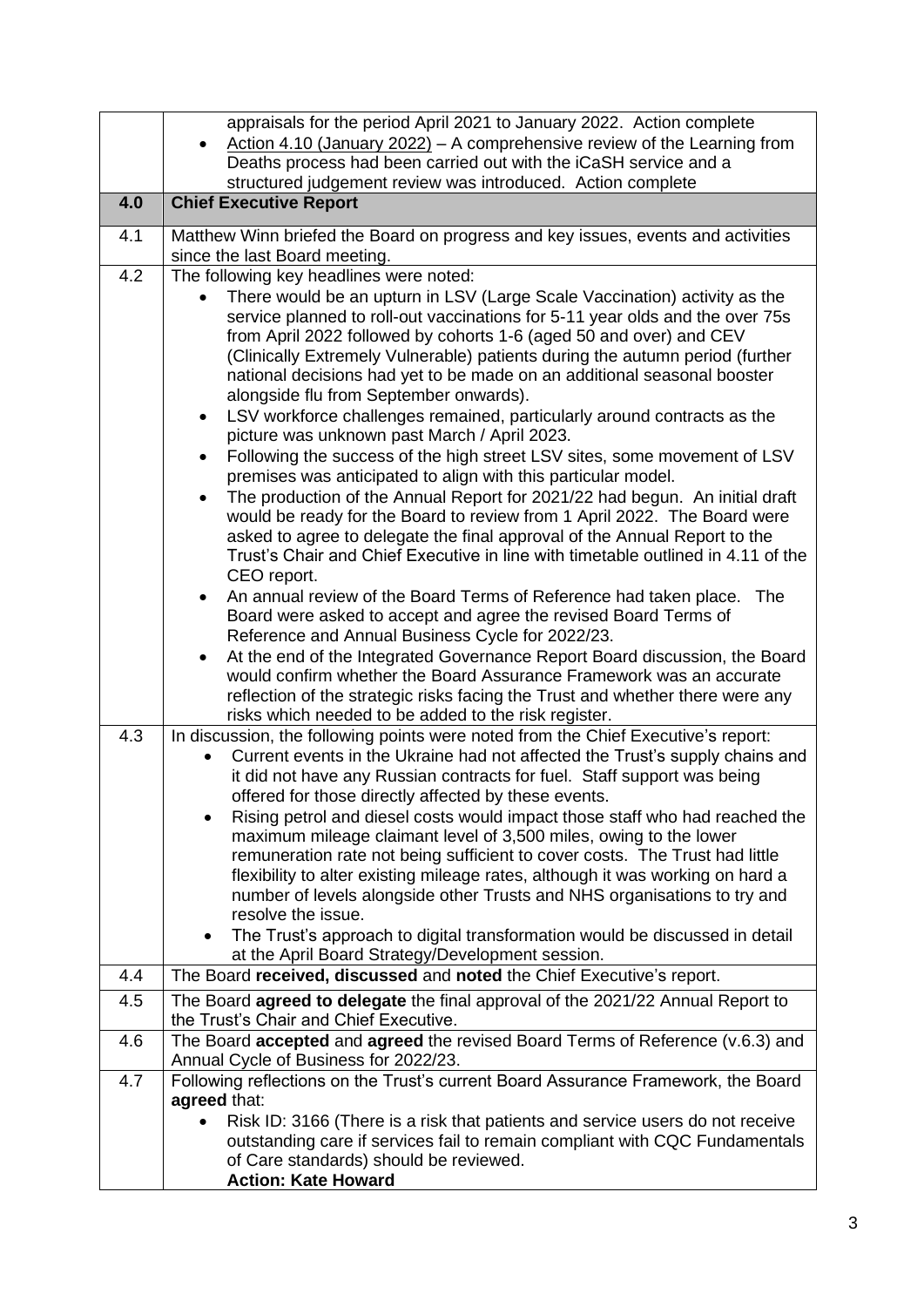| $\overline{5.0}$ | <b>Integrated Governance Report (IGR)</b>                                                                                     |
|------------------|-------------------------------------------------------------------------------------------------------------------------------|
| 5.1              | Kate Howard introduced the Integrated Governance Report for the reporting period<br>December 2021 and January 2022.           |
| 5.2              | Key highlights from the outstanding care section included the following:                                                      |
|                  | Overall assurance ratings remained the same as the previous reporting                                                         |
|                  | period.                                                                                                                       |
|                  | The report included a revised Patient Safety Framework (Appendix 1) for the<br>$\bullet$                                      |
|                  | board to review.                                                                                                              |
|                  | No Serious Incidents (SIs) had been reported during December 2021; one<br>$\bullet$                                           |
|                  | was reported in January 2022.                                                                                                 |
|                  | No Never Events had occurred during the reporting period.<br>$\bullet$                                                        |
|                  | There had been a reduction in incident reporting which was mainly due to<br>$\bullet$                                         |
|                  | Datix issues in the Bedfordshire and Luton area. A local solution was                                                         |
|                  | implemented quickly to resolve the issue.                                                                                     |
|                  | There were no issues to highlight in relation to Medicines Management.<br>٠                                                   |
|                  | Safeguarding continued to be challenging. In January the DfE wrote to all<br>$\bullet$                                        |
|                  | local Children's Safeguarding Boards seeking assurances that robust                                                           |
|                  | procedures and practices were in place to deal with any safeguarding                                                          |
|                  | enquiries. The Trust had been working with local partners to assist with                                                      |
|                  | providing those assurances and in identifying any potential gaps.                                                             |
|                  | A 16-week consultation period to review the Liberty Protection Safeguards<br>$\bullet$                                        |
|                  | was due to commence shortly.                                                                                                  |
|                  | The IPaC team had been extremely busy with 5 staff outbreaks related to<br>$\bullet$                                          |
|                  | Covid 19 during the period. A series of meetings were held on a weekly                                                        |
|                  | basis to review cases and there had been no evidence of passing the virus                                                     |
|                  | onto patients.                                                                                                                |
|                  | There had been a significant spike in staff Covid-19 cases during January;<br>$\bullet$                                       |
|                  | this had reduced in February and there was an upward trend for March.                                                         |
|                  | The new guidance for IPaC and lateral flow testing (wef 1 April 2022) had yet<br>$\bullet$<br>to be received.                 |
|                  | An update on the EDS priorities had been added to the Patient Experience<br>$\bullet$                                         |
|                  | section. A Patient Experience metric was currently under development and                                                      |
|                  | would include a series of new metrics/ actions to increase the amount of                                                      |
|                  | feedback received into the organisation. Targeted support to services who                                                     |
|                  | have low responses numbers to feedback surveys will be offered and a                                                          |
|                  | scoping exercise carried out to identify alternative feedback mechanisms.                                                     |
|                  | A review of treatment processes was underway and were discussed in at the<br>$\bullet$                                        |
|                  | COBs (Clinical Operational Boards) and provided additional assurances for                                                     |
|                  | reducing waiting times.                                                                                                       |
|                  | Key celebrations had all been reported through the COBs and were detailed<br>$\bullet$                                        |
|                  | in section 11 of the report; a key highlight was the work around the Safer                                                    |
|                  | Sleeping Week initiative (board members were advised to look at the                                                           |
|                  | OneNorfolk website to review the excellent work which had been                                                                |
|                  | undertaken).                                                                                                                  |
| 5.3              | In discussion, the following points were noted:                                                                               |
|                  | Mitigations were in place for the Beds & Luton Adults services to balance its                                                 |
|                  | current workforce pressures (with high levels of sickness) and growing                                                        |
|                  | patient waiting lists. This was being overseen by the Deputy Chief Nurse, Liz                                                 |
|                  | Webb, and although delays in waiting times were present, patients were still                                                  |
|                  | being seen within an acceptable time period. These pressures were<br>regularly reported through the Incident Management Team. |
|                  | There had been a number of positive outcomes from the recent challenges<br>$\bullet$                                          |
|                  | faced across the Bedfordshire and Luton System, in particular daily                                                           |
|                  | workforce huddles, which had created a more flexible approach across                                                          |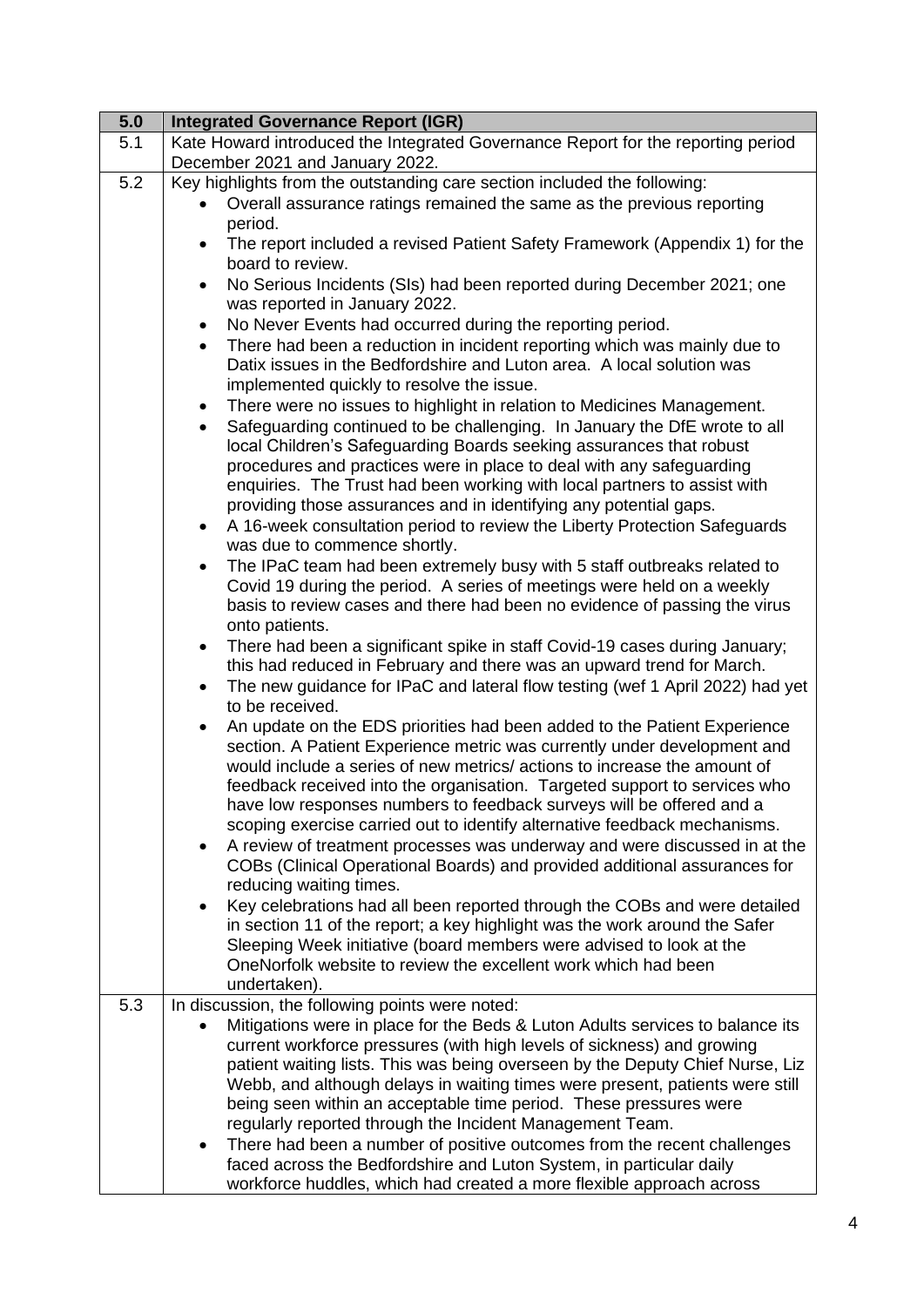|     | teams and optimised service delivery, a more efficient triaging approach and                                                                        |
|-----|-----------------------------------------------------------------------------------------------------------------------------------------------------|
|     | new digital innovations to support the new working practices.                                                                                       |
|     | The pressures on waiting lists for paediatric services across Cambridgeshire<br>$\bullet$                                                           |
|     | were on the increase, compared to the Bedfordshire and Luton where the<br>situation had begun to stabilise. Once appointed, the new Director for    |
|     | Children's Services would have oversight of this. An in-depth piece of                                                                              |
|     | analysis work on RTT and waiting times was underway in the                                                                                          |
|     | Cambridgeshire and Peterborough system. There were many differences                                                                                 |
|     | between the services delivered across both the Bedfordshire and Luton                                                                               |
|     | system and Peterborough and Cambridgeshire system, making it difficult for                                                                          |
|     | them to be compared.                                                                                                                                |
|     | The new rostering practices had had a positive impact across services,<br>$\bullet$                                                                 |
|     | although had not been without some resistance.                                                                                                      |
| 5.4 | It was agreed that:                                                                                                                                 |
|     | • The Board would be advised when the antenatal assessments would be                                                                                |
|     | returning to full service.                                                                                                                          |
|     | <b>Action: Kate Howard</b>                                                                                                                          |
|     | The LSV service should be congratulated on being recognised as the most<br>cost-effective operation in East of England.                             |
|     | Board members should send their comments in relation to the Patient Safety<br>$\bullet$                                                             |
|     | Strategy (Appendix 1 of the IGR report) to Kate Howard and Liz Webb by the                                                                          |
|     | end of March 2022.                                                                                                                                  |
|     | <b>Action: Board Members</b>                                                                                                                        |
| 5.5 | Anita Pisani briefed the Board on the level of assurance regarding the strategic                                                                    |
|     | objective to 'Be an excellent employer.' The following points were noted:                                                                           |
|     | • Overall assurance rating remained the same as the previous reporting period.                                                                      |
|     | Indicators updated – some could not be updated at the current time as linked<br>$\bullet$                                                           |
|     | to the NHS Staff Survey being published on 31 March 2022. A full update                                                                             |
|     | would be provided at the board meeting in May. The Trust had achieved 53%                                                                           |
|     | response rate.<br>The two Trust wide workforce risks remained rated at 20; the COB highlights<br>$\bullet$                                          |
|     | outlined at the beginning of the report that current rates for both sickness and                                                                    |
|     | turnover were travelling in the wrong direction. A detailed 3 year analysis for                                                                     |
|     | each was currently taking place.                                                                                                                    |
|     | The Turnover chart would be added to the report and circulated to board                                                                             |
|     | members.                                                                                                                                            |
|     | <b>Action: Anita Pisani</b>                                                                                                                         |
|     | Areas of good practice included:<br>$\bullet$                                                                                                       |
|     | 0-19 recruitment and retention planning work which had recently been                                                                                |
|     | highlighted by the CQC;                                                                                                                             |
|     | Luton District Nursing recruitment challenges; an international recruitment                                                                         |
|     | campaign was underway with the aim to recruit approximately 10<br>personnel. The Trust had dedicated resources and a programme                      |
|     | structure in place to drive this piece of work forward.                                                                                             |
|     | Local retention offers were being pursued; conversations were being held                                                                            |
|     | with neighbouring partners to ensure that any decisions would not have                                                                              |
|     | an impact on them and their workforce policies.                                                                                                     |
|     | Recent issues experienced with LSV shift changes had been resolved                                                                                  |
|     | with the introduction of a 4-6 week pattern rota. Other mitigations put in                                                                          |
|     | place included a letter to all staff to provide additional assurance and gave                                                                       |
|     | a clear explanation of the Trust's plans going forward.                                                                                             |
|     | The staff vaccination mandation process had been revoked. The Trust<br>٠                                                                            |
|     | continued to encourage staff vaccinations, although it would not now be a<br>condition of employment. The onset of the mandation exercise had had a |
|     |                                                                                                                                                     |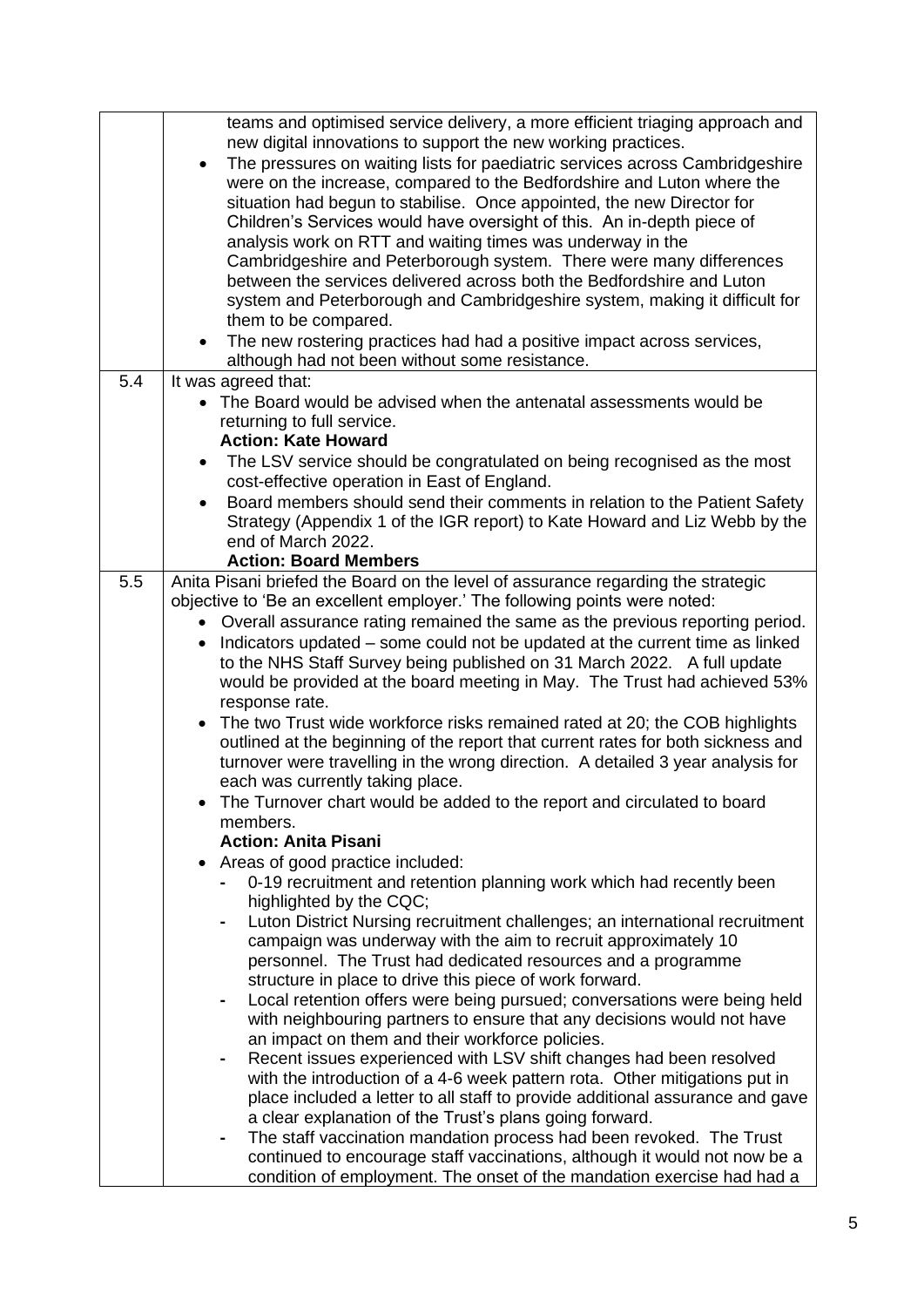|                  | significant impact on morale; the Trust was working hard to build bridges              |
|------------------|----------------------------------------------------------------------------------------|
|                  | to overcome this.                                                                      |
|                  | The Anti-Racism pledge was being reviewed by the Trust's Equality and                  |
|                  | Diversity networks. This would be brought to the board for sign-off in May             |
|                  | and led by the Diversity and Inclusion Steering Group.                                 |
|                  | Bank spend – latest figures demonstrated an increase in spend                          |
|                  | (additional scrutiny was planned for 2022/23 at a national level owing to              |
|                  | the high levels of spend).                                                             |
| 5.6              | In discussion, the following points were noted:                                        |
|                  | • Anti-racism communications message from the Board could be produced at               |
|                  | the April Board development session and the pledge would be made at the                |
|                  | May Public Board.                                                                      |
|                  | Action: Anita Pisani / Karen Mason                                                     |
|                  | Risk ID: 3166 would be reviewed (assurance around CQC standards) – noted<br>$\bullet$  |
|                  | under section 4.7 of the minutes.                                                      |
|                  | An immediate workforce review had been carried out to determine the impact             |
|                  | of the Ukraine war on the workforce. The Trust was not aware of any staff              |
|                  | who were personally affected by the war, although the situation was being              |
|                  | monitored alongside existing pressures within services.                                |
|                  | There was a comprehensive Health & Well Being support programme for staff<br>٠         |
|                  | which included financial support and advice for those members of staff who             |
|                  | were feeling the impact of rising costs. Some individual cases had also been           |
|                  | supported directly by the Workforce Director and Director of Finance &                 |
|                  | Resources. All staff employed by the Trust would be on, or above, the                  |
|                  | national living wage from 1 April 2022.                                                |
| $\overline{5.7}$ | Anita Pisani briefed the Board on 'collaborate with others' section.                   |
|                  | The report outlined a list of collaboration activities to ensure the Board was sighted |
|                  | of the Trust's involvement at system level. The following key points were noted:       |
|                  | The updates on the ICS arrangements across our systems and the CYP &                   |
|                  | Maternity collaborative in Cambridgeshire & Peterborough.                              |
|                  | No further updates had been received for the PoW (Princess of Wales<br>$\bullet$       |
|                  | Hospital) Expression of Interest.                                                      |
|                  | Various board members and senior staff were involved in the development of             |
|                  | the Norfolk ICS; Mary Elford and Anna Gill had recently met with the new               |
|                  | CEO, Tracey Bleakley, and were due to meet the Chair, Patricia Hewitt, in              |
|                  | April, to seek further assurances.                                                     |
|                  |                                                                                        |
| 5.8              | In discussion, it was noted that:                                                      |
|                  | Each section of the IGR report was based on the Trust's four overall                   |
|                  | objectives. The agreed strategic indicators were aligned, and reported on,             |
|                  | within these.                                                                          |
| 5.9              | Mark Robbins briefed the Board on the 'sustainable organisation' section of the        |
|                  | report. The following key points were noted:                                           |
|                  | The level of overall assurance was 'Substantial' for the reporting period.             |
|                  | The Trust continued to meet its financial objectives and remained either at or         |
|                  | below budget                                                                           |
|                  | A number of variances were reported for service performance (section 1.2)              |
|                  |                                                                                        |
|                  | which were in the main due to challenges with vacancy levels and<br>underspend.        |
|                  |                                                                                        |
|                  | The cash position had seen a slight decline which was mainly due to the                |
|                  | delay in receiving LSV funding; a £5.5m backfill payment had since been                |
|                  | received bringing levels back to an acceptable state.                                  |
|                  | Capital Programme spend was below target for the period; planned spend                 |
|                  | for Nash House, North Cambs Hospital and other smaller capital projects                |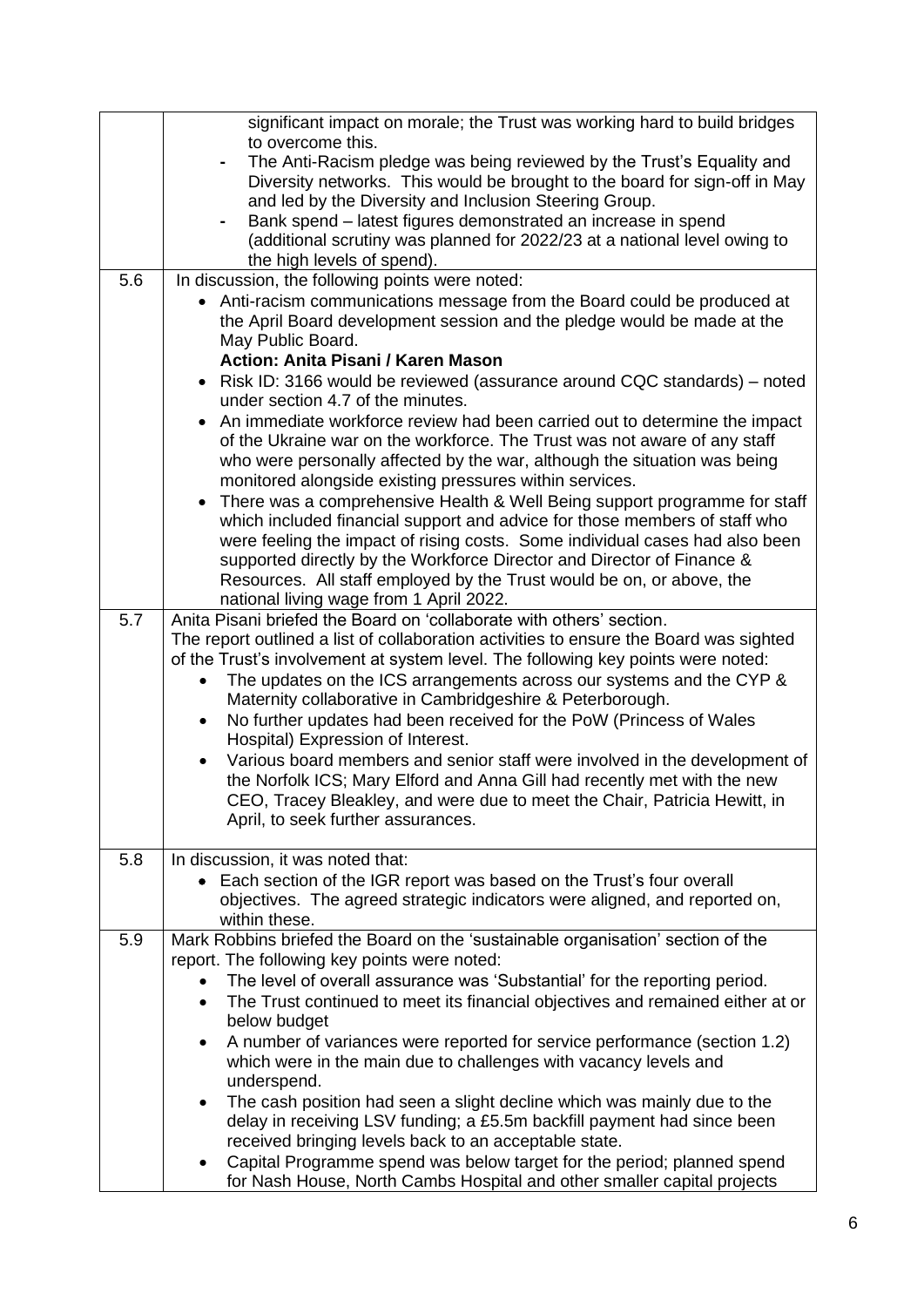|           | would stabilise spending levels by March 2022.                                                   |
|-----------|--------------------------------------------------------------------------------------------------|
| 5.10      | In discussion, the following points were noted:                                                  |
|           | Non-supported software had been addressed as part of the ICT migration                           |
|           | project, which was due to be complete by April, ahead of schedule.                               |
|           | The Kwersky anti-virus software was the only Russian-based product used                          |
|           | by the Trust; this had been removed from operations across the whole of the                      |
|           | Trust.                                                                                           |
|           | Levels of outturn and income remained stable for the reporting period.                           |
| 5.11      | Following the Integrated Governance report discussion, the Board were satisfied                  |
|           | that the Board Assurance Framework was an accurate reflection of the strategic                   |
|           | risks currently facing the Trust and was assured that there were mitigations in place            |
|           | to address the risks (taking into account agreed actions under 4.7).                             |
| 6.        | 2022/23 Annual Budget                                                                            |
| 6.1       | Mark Robbins introduced.                                                                         |
| 6.2       | The following points were noted:                                                                 |
|           | • Owing to Covid-19, for the previous two years the annual budget had been                       |
|           | built around an emergency framework set at a national level.                                     |
|           | The annual budget for 2022/23 would be based on the usual framework used<br>$\bullet$            |
|           | before the pandemic with some adjustments.                                                       |
|           | An efficiency target had been set nationally which was expected but none-<br>$\bullet$           |
|           | the-less challenging.                                                                            |
| 6.3       | In discussion, the Board noted the following points:                                             |
|           | Any high levels of risk identified would be transacted through the service<br>operational plans. |
|           | The financial challenges brought on by covid-19 would have a minimal<br>$\bullet$                |
|           | impact on the delivery of services compared to those faced by Acute Trusts.                      |
|           | Funding to deliver the LSV programme had been confirmed up to September<br>$\bullet$             |
|           | 2022. Once further clarity on funding and delivery had been received                             |
|           | beyond this, it would help the service to plan up to March 2023.                                 |
|           | Systems were using similar estimation techniques to plan for the impact of                       |
|           | price inflation, for example energy costs; mitigations had been proposed and                     |
|           | were challenging.                                                                                |
|           | The Trust Board approved the annual revenue budget for 2022/23 including                         |
|           | the required CIP and agreed for the final budget to be delegated to the                          |
|           | Executive directors.                                                                             |
| 7.        | <b>Green Plan</b>                                                                                |
| 7.1       | The Board noted that owing to current pressures and time constraints, it had not                 |
|           | been possible to share a draft version of the Green Plan prior to the meeting and it             |
|           | would instead be circulated to board members and agreed virtually. The final                     |
|           | version would be attached to the Chief Executive's report for the public board                   |
|           | meeting in May 2022.                                                                             |
|           | <b>Action: Mark Robbins</b>                                                                      |
| 8.<br>8.1 | <b>Committee Escalation Reports</b><br><b>Audit Committee</b>                                    |
|           | The Trust Board noted the report from the Audit Committee meeting in January, that               |
|           | there were no points of escalation and that the Audit Chair had discussed with the               |
|           | Quality Safety and Improvement Chair the points raised regarding safeguarding risk               |
|           | assessments for staff undertaking lone working and had been assured that there                   |
|           | was mitigation in place.                                                                         |
|           |                                                                                                  |
| 8.2       | The Board noted the escalation points from Committees.                                           |
| 9.0       | <b>Any other Business</b>                                                                        |
| 9.1       | There were no other business items discussed.                                                    |